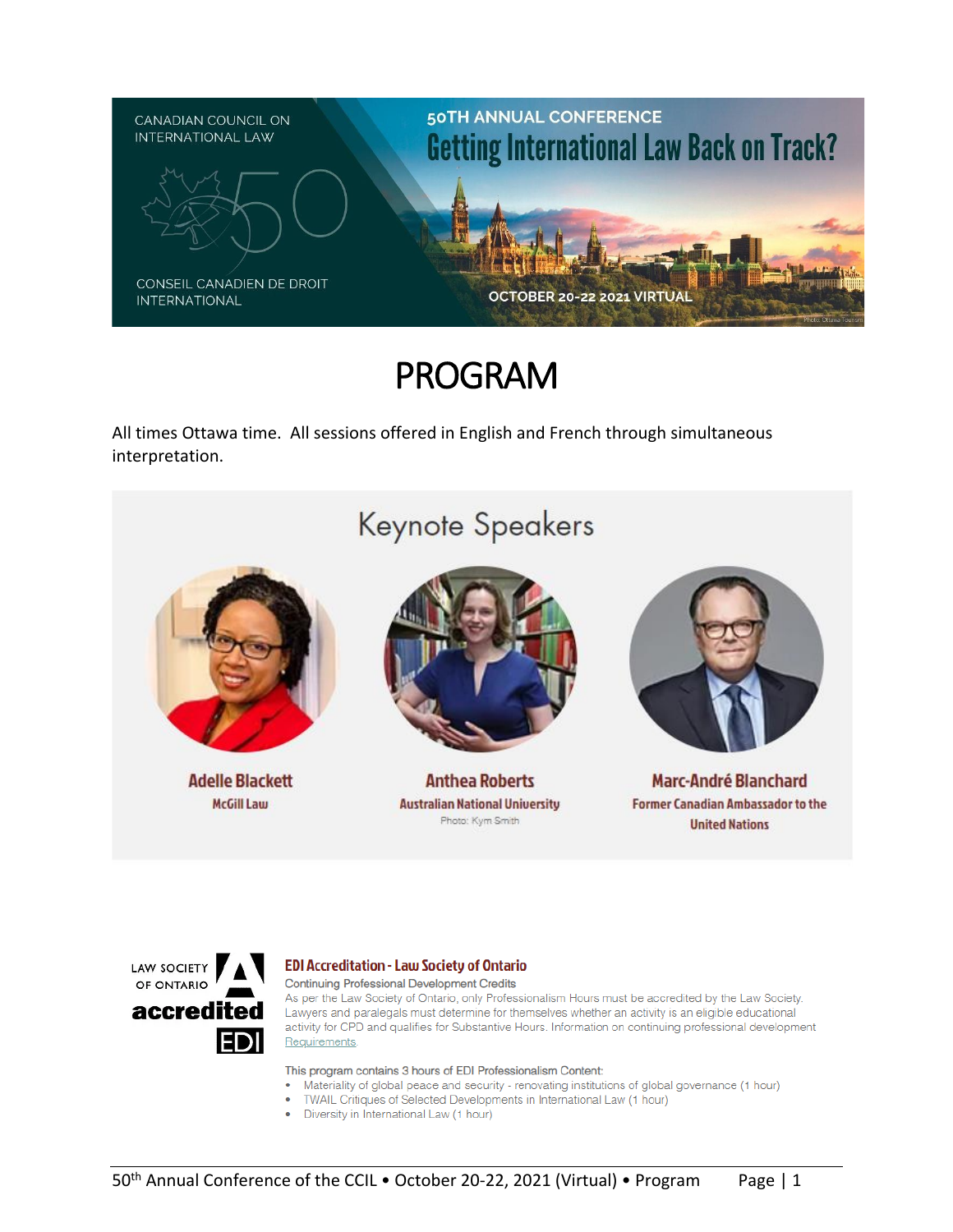# WEDNESDAY, OCTOBER 20

Virtual Conference – Day 1

## 10:00 – 10:05 AM **Welcome and Opening Remarks**

## **Céline Lévesque**

*President of the Canadian Council on International Law Full Professor, University of Ottawa Faculty of Law (Civil Law Section)*

## $10:05 - 11:05$  AM

**KEYNOTE ADDRESS "Reckoning with the Past in the International Law on Contemporary Slavery"**

## **Adelle Blackett**

*Professor of Law & Canada Research Chair in Transnational Labour Law and Development Director, Labour Law & Development Research Laboratory McGill University Faculty of Law*

Introduced by CCIL President **Céline Lévesque**

## 11:10 AM – 12:10 PM

## **"Ecocide as an International Crime? Forging New Roads of Accountability for Mass Destruction of Ecosystems", presented by the Canadian Partnership for International Justice**

In the wake of rapidly increasing environmental devastation, from climate change to biodiversity loss to large-scale deforestation, practitioners and advocates have increasingly sought to use international criminal law to hold the perpetrators of this destruction accountable and stem future harms. Support for recognition of an international crime of "Ecocide" – or mass damage and destruction of ecosystems – has been steadily gaining traction at a global level. By June 2021, an expert panel of international lawyers will have developed a definition of ecocide as a crime that could be enshrined in the Rome Statute of the International Criminal Court, alongside genocide, crimes against humanity, war crimes and the crime of aggression. This panel will examine the opportunities and challenges presented by this new push to use international criminal law in the context of serious environmental degradation. Its aim is to create an initial space for exchange, between academics and practitioners from different international legal disciplines in Canada (environmental, criminal, Indigenous) on the potential contribution of an international crime of ecocide to long-term ecosystem protection efforts.

*Moderator*: **Érick Sullivan**, Coordinator, Canadian Partnership for International Justice *Speakers*:

**Géraud De Lassus Saint-Geniès**, Adjunct Professor, Université Laval Faculty of Law **Fannie Lafontaine**, Professor, Université Laval Faculty of Law **Kate Mackintosh**, Executive Director, Promise Institute for Human Rights (UCLA School of Law)

**Lisa Oldring**, Advisor, Stop Ecocide Canada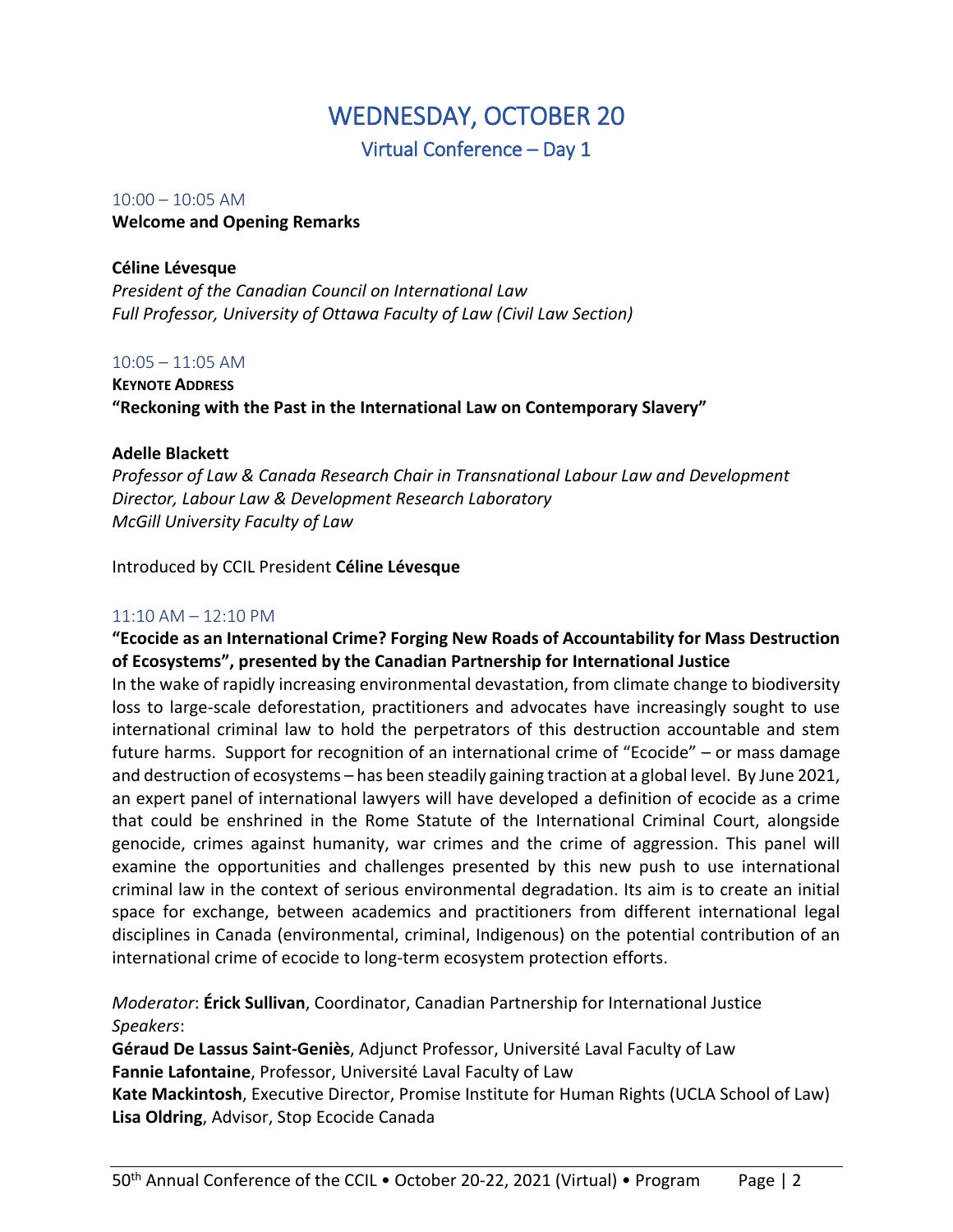#### $12:15 - 1:15$  PM

#### **"Careers in International Law"**

This panel will provide an opportunity for senior members of the international law community to share their experience and advice on building a career in international law.

#### *Speakers:*

**Catherine Gribbin**, Senior Legal Advisor, Canadian Red Cross **Pierre-Olivier Savoie**, Partner, Savoie Laporte **Matthew Kronby**, Partner, Borden Ladner Gervais LLP **Joanna Harrington**, Professor and Eldon Foote Chair in Law, University of Alberta

**Katrina Gustafson**, Senior Litigation Counsel, Ontario Securities Commission Enforcement Branch, and former Senior Appeals Counsel, Office of the Prosecutor of the Mechanism for International Criminal Tribunals

#### $1:30 - 2:30$  PM

#### **"Developments in International Law-Making"**

Even as some high-profile multilateral lawmaking processes have stalled or been moving at a glacial place, negotiations have proceeded apace in bilateral and regional settings, sometimes employing more flexible instruments than formal treaties. The speakers on this panel will examine developments in lawmaking technique, such as the use of "boilerplate" language in international agreements, the shift in formats, such as the increasing use of memoranda of understanding in Canada or of executive trade agreements in the United States, and the impact of international lawmaking on the jurisprudence of international tribunals in the field of international investment law. What is at stake in these developments is nothing less than the ability of the international community to govern itself in a manner that is responsive both to the challenges of the 2020s and to the demands of a global public that has grown more skeptical of international law in the past decades.

*Moderator:* **Valerie Hughes**, Senior Counsel, Bennett Jones LLP

#### *Speakers:*

**Michael Waibel**, Professor, University of Vienna Department of European, International and Comparative Law

**Kathleen Claussen,** Associate Professor, University of Miami School of Law

**Wolfgang Alschne**r, Associate Professor, University of Ottawa Faculty of Law (Common Law Section)

**Anne Frenette**, Deputy Direction, Treaty Law Division, Global Affairs Canada

## 2:35 – 3:35 PM – Choice of two sessions

## **Session 1: "Space exploration in the common interest of mankind: who, when and how?"**

For the first time in human history, we are seeing signs of a commercial space age. A private company – not a government – has now sent humans into space. The national space agencies of a select few countries, including Canada, have expressed political commitment to usher a new era of civil exploration. The world's largest space agency has awarded a commercial tender for the collection of moon rocks. The implications of these never-before-seen trends — for law and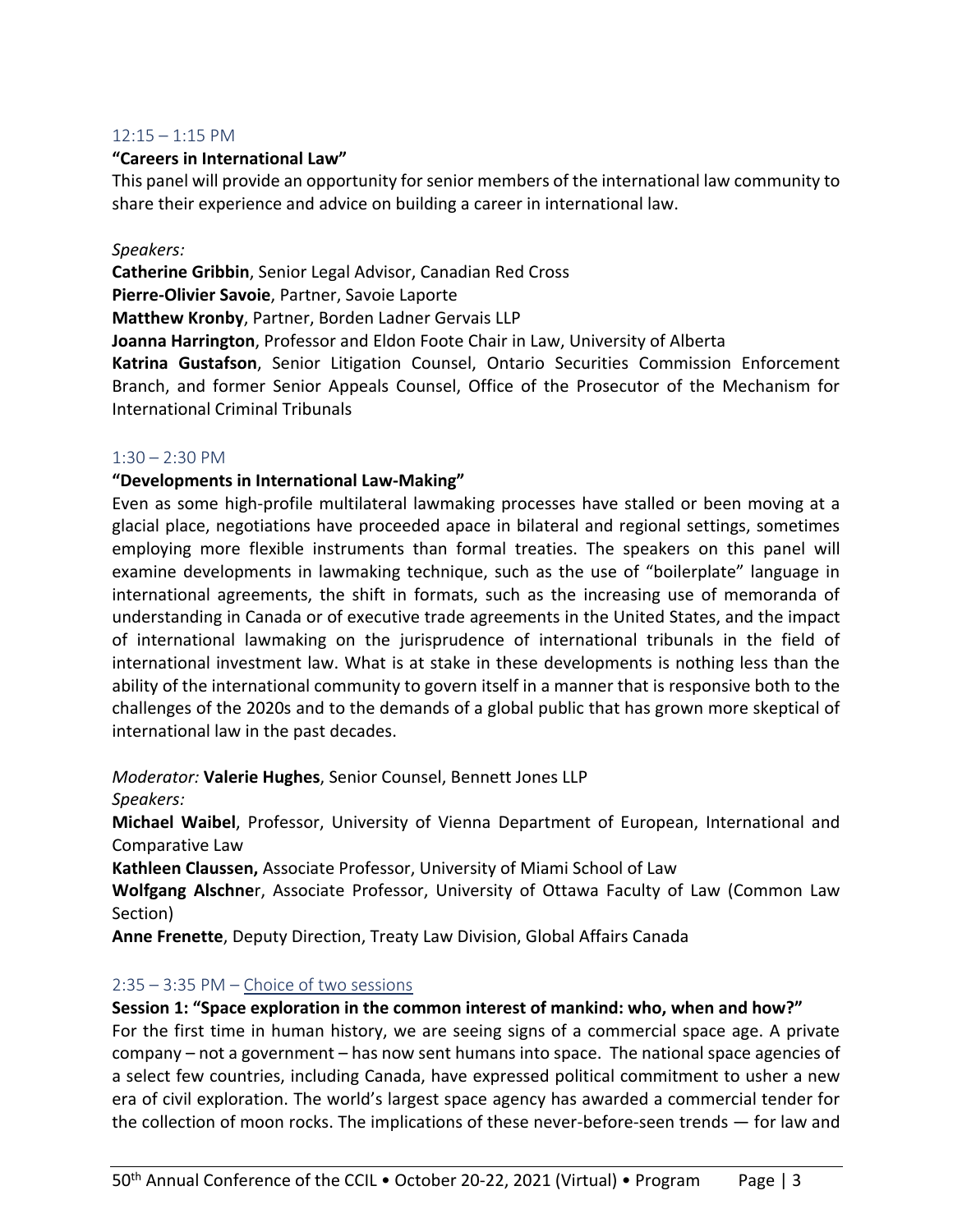policy, business and society — are hard to exaggerate. This proposed panel aims to bring together distinguished speakers from the public and private sectors to discuss the existing structure of international space law, its strengths and weaknesses, and how it might be redesigned to account for new voices and actors to achieve the "common interest of all mankind."

## *Moderator:* **Viva Dadwal**, Associate, King & Spalding LLP

*Speakers:*

**Dr. Irmgard Marboe**, Professor, University of Vienna Department of European, International and Comparative Law

**Gabriel Swiney**, Attorney Advisor (International Space Law), United States Department of State **Loïc Amiand**, Head of Legal Affairs for Space Systems, Airbus Defence and Space

## **Session 2: "Preventing and Responding to Mass Atrocities when the UN Security Council is Blocked by the Veto"**

This panel discussion examines the options available within the United Nations Charter for the General Assembly (UNGA) to prevent and respond to mass atrocities in lieu of a Security Council paralyzed by the veto of one of its five permanent members; as well as the possibility to challenge the legality of the veto itself. More particularly, the panel will consider the case for greater UNGA involvement in mass atrocity situations, outlining the failure of the Security Council to address the Syrian war due to the abuse of the veto. The panel will additionally consider the legality of vetoes that block measures designed to prevent or curtail the commission of genocide, crimes against humanity or war crimes, measured against existing obligations under the UN Charter and international law. It will provide an overview of the General Assembly's legal competence in relation to human rights and international peace and security, canvassing a range of ways in which it may act upon its powers. Finally, the General Assembly's 'quasi-judicial' function in addressing mass atrocities, monitoring compliance with a set of norms and making evidencebased factual determinations, will be examined.

*Moderator*: **Andras Vamos-Goldman**, Visiting Senior Fellow, New York University Center for Global Affairs

*Speakers*:

**Rebecca Barber**, Research Fellow & PhD Candidate, Asia Pacific Centre for the Responsibility to Protect and TC Beirne School of Law, University of Queensland

**Yasmine Nahlawi**, PhD, Legal Consultant

**Michael Ramsden**, Associate Professor, Chinese University of Hong Kong

**Jennifer Trahan**, Clinical Professor, Director of Concentration in International Law and Human Rights, New York University Center for Global Affairs

## 3:40 – 4:40 PM – Choice of two sessions

**Session 1: "Rebuilding Trust in the Global Order: A way forward for multilateralism?"**

Multilateral governance across various areas of international law is at times called into question. Most recently the COVID-19 pandemic has shown the limits, but also the opportunities of multilateral governance within the United Nations and other international institutions in responding to a global crisis. This panel discussion will examine some of the features and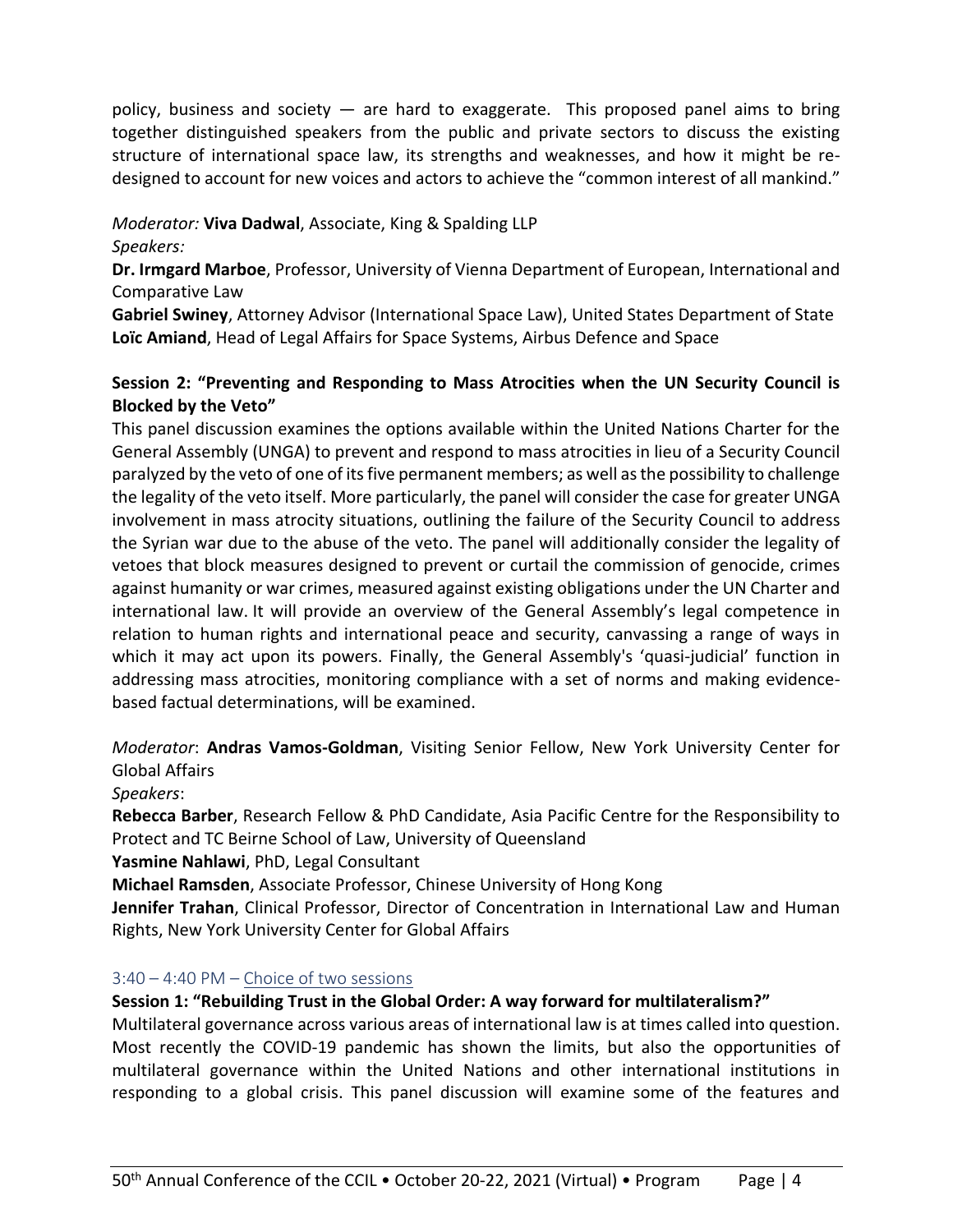challenges of the responses of the international actors to the COVID-19 pandemic and offer some observations on their linkages to multilateral governance processes.

## *Moderator*: **Sharon Mascher**, Professor, University of Calgary, Faculty of Law *Speakers*:

**Caroline Foster**, Associate Professor, University of Auckland, Auckland Law School **Alberto Costi**, Professor, Victoria University of Wellington

**Fady Zeidan**, General Counsel & Head of the Legal and Governance Department, The Global Fund to Fight Aids, Tuberculosis and Malaria

**Jean Abboud**, Principal Legal Counsel, The Global Fund to Fight Aids, Tuberculosis and Malaria

## **Session 2: "Recognizing a legal personality for large rivers and other watercourses: a necessary renewal for international law?", presented by the Société québécoise de droit international**

In light of emerging State practice, this session will examine Nature as a distinct subject of international law and reflect on re-conceptualizing this fundamental notion in a less anthropocentric way. One of the most innovative recent developments when it comes to ensuring the protection of Nature's various elements, such as large rivers and other watercourses, is the recognition of rights specific to Nature itself. This recognition may be extended through constitutional or legislative provisions, municipal resolutions, or bold judicial decision-making, influenced by indigenous legal traditions. Particular attention will be paid to the consequences of attributing legal personality to the world's rivers and other waterways, in particular to the St. Lawrence River.

*Moderator*: **Charles-Emmanuel Côté**, Professor, Université Laval Faculty of Law, and Vice-Président of the Société québécoise de droit international *Panelists*:

**Yenny Vega Cardenas**, Ph.D., President of the International Observatory of the Rights of Nature **Victor David**, Doctor of law and social science, Université de Paris Sciences et lettres/École des Hautes études en sciences sociales (EHESS) and researcher at the Institute for Development Research at the Nouméa Centre in New Caledonia

**Daniel Turp**, Professor emeritus at the Université de Montréal Faculty of Law and chair of the Board of directors of the Société québécoise de droit international

## $4:45 - 5:45$  PM

## **"Earth System Law: Standing on the Precipice of the Anthropocene"**

Law, often regarded as a durable social structure, has historically provided stability, certainty, and predictability in the ordering of social relations (predominantly between humans). In respect of human and Earth relations, historically the law has dealt mainly with exclusion of 'other' humans from Earth's precious resources through institutions of property, constitutional, or nation state law. However, in past decades, the Earth's relationship in law has changed with increasing recognition of the standing of Mother Earth, inherent rights of the environment (flora and fauna; rivers), and now recognition of the multiple relations of the Anthropocene. International law provides unique opportunity for the development and advancement of Earth System Law (ESL). This panel explores and interrogates emergent international ESL where the Earth system itself (comprised of sub-systems' cycles, processes and 'spheres' the biosphere,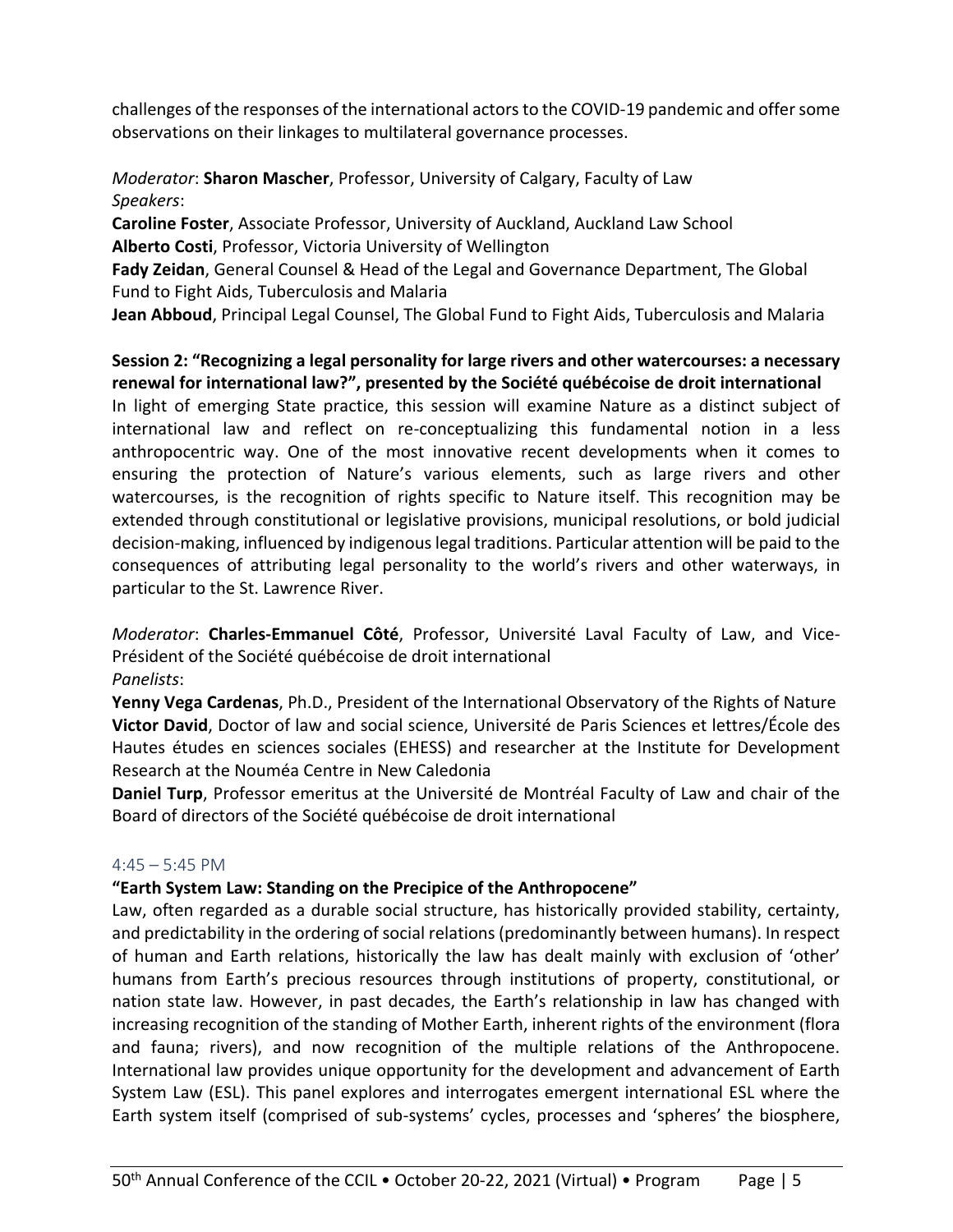geosphere, atmosphere, hydrosphere, cryosphere, pedosphere, lithosphere, and, some would argue the magnetosphere) is the new focal point, using an Earth-centered perception in terms of international law, science and ethics. Building on the work of Earth Systems Governance, ESL reflects the fact law is one social institution, of arguable durable quality as a formal institution that plays an increasingly important role in solving pressing problems in the governance of the earth system from the local to the global. This panel will set the groundwork of international ESL to ensure sustainable development of the coupled socio-ecological system that the Earth has become.

*Moderato*r: **Margot Hurlbert**, Canada Research Chair Climate Change, Energy and Sustainability Policy, University of Regina *Speakers*:

**Andrea Simonelli**, Assistant Professor, Virginia Commonwealth University **Rosalind Warner**, Continuing College Professor, Okanagan College **Paulo Magalhães**, Researcher, Center for Legal and Economic Research, University of Porto **Michael Angstadt**, Assistant Professor of Environmental Studies, Colorado College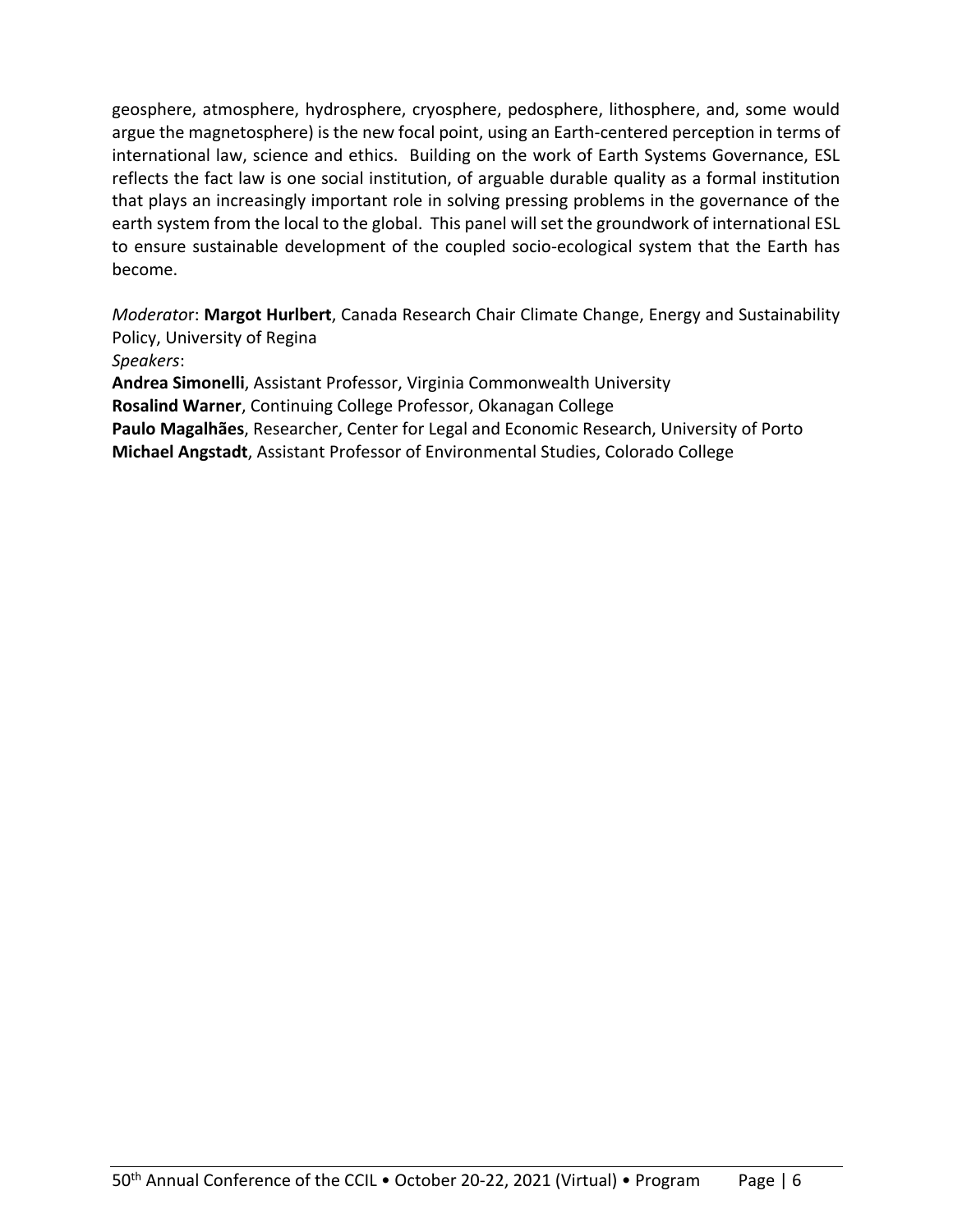## THURSDAY, OCTOBER 21 Virtual Conference – Day 2

#### $10:00 - 11:00$  AM – Choice of two sessions

#### **Session 1: "Reshaping the 20th Century International Law Use of Force Construct to Meet the Challenges of 21st Century Transnational Conflict"**

"All Members shall refrain in their international relations from the threat or use of force against the territorial integrity or political independence of any state, or in any other manner inconsistent with the Purposes of the United Nations." This well-known treaty provision, Article 2(4), has been described by the International Court of Justice as the "cornerstone of the United Nations Charter." As this cornerstone is seemingly "incrementally corroded" in an era during which informed observers have warned that it is "becoming too easy to break the law," it is reasonable to ponder what will become of the venerable U.N. Charter if the foundation upon which it is built eventually fractures. If the use of force conventions established in the Charter appear increasingly unfit for the task of constraining the horrendous suffering that is inflicted and endured during armed conflict, what measures can be taken to adjust the structure of international law to better achieve the fundamental goal of the United Nations to "save succeeding generations from the scourge of war"? Has the predominant mode of contemporary warfare evolved such that the continued viability of the United Nations construct is at risk? In light of the challenges posed by the increasing prevalence of transnational armed conflict, this panel assembles a group of distinguished experts to explore what can be done to get international law involving the use of force back on track.

*Moderator*: **Leah West**, Assistant Professor & Associate Director, Norman Paterson School of International Affairs, Carleton University

#### *Speakers*:

**Brian L. Cox**, Adjunct Professor of Law & J.S.D. Candidate, Cornell Law School; Visiting Scholar, Queen's Law; Judge Advocate, U.S. Army (retired)

**Oona A. Hathaway**, Gerard C. and Bernice Latrobe Smith Professor of International Law and Counselor to the Dean, Yale Law School

**Dr. David Hughes**, Alex Trebek Postdoctoral Fellow, Human Rights Research and Education Centre, University of Ottawa

**Dr. Yahli Shereshevsky**, Associate Professor (Senior Lecturer), The University of Haifa Law School **Ken Watkin**, QC, Legal Author; Former Judge Advocate General of the Canadian Armed Forces

## **Session 2: "Out at Sea, Out of Sight? Spotlighting Issues in the Law and Governance of the Oceans"**

What happens at sea is often out of sight, but in recent years issues in the law and governance of the oceans have regularly found their way into the headlines, whether it was the fate of seafarers stuck on their vessels due to COVID-19 restrictions, the failure of the International Maritime Organization to effectively regulate emissions from shipping, a Russian submarine's planting a flag on the Artic Seabed at the North Pole, or the fate of island nations and coastal cities threatened by sea-level rise. The speakers will share their expertise on the complex governance challenges presented by the oceans, from maritime labor governance, the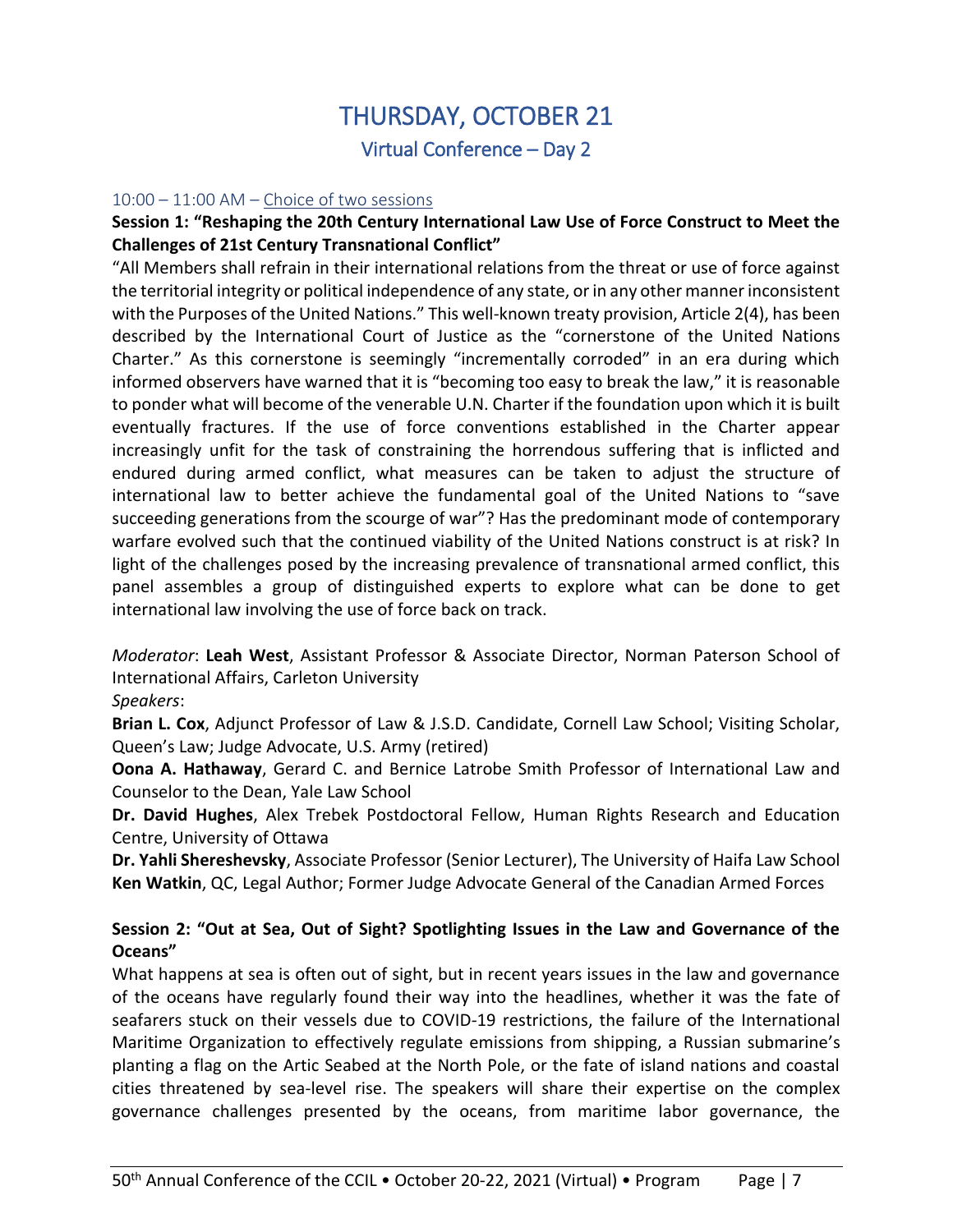delimitation of continental shelves in the Artic, the contribution of shipping to the climate crisis, to the legal implications of sea-level rise.

#### *Moderator:*

**Hugh Adsett**, Ambassador and Permanent Representative of Canada to the Organization of American States

*Speakers:*

**Desirée LeClercq**, Assistant Professor, Cornell ILR School & Associate Member, Cornell Law Faculty

**Megan Darby**, Editor, Climate Home News

**Ekaterina Antsygina**, PhD Candidate, Queen's University, Faculty of Law **Simon Cridland**, former Deputy Director, Oceans Law, Global Affairs Canada

#### 11:05 AM – 12:05 PM – Choice of two sessions

## **Session 1: "The International Law of Subnational Entities: The Role of Cities", presented by the**  *Société française de droit international*

What is the role of cities as actors of international law and its making? With many global issues having local solutions, municipalities have a role in implementing many international commitments of states, from climate change goals and other environmental issues to global health issues and hosting international sporting events with global repercussions, such as the Olympic Games. Our panelists explore both the theoretical and practical underpinnings of the growing role of municipalities in the formation and implementation of international law and its commitments, bringing together transatlantic perspectives on the issue.

*Moderator*: **Pierre-Olivier Savoie**, Partner, Savoie Laporte

*Speakers*:

**Anouche Beaudoin**, Associate Professor, Université Nice Sophia Antipolis

**Henri-Paul Normandin**, Former Ambassador of Canada to Haiti, former Director of International Affairs at the City of Montreal, Fellow at the Institut d'études internationales de Montréal (UQAM) and Visiting Fellow at Perry World House, University of Pennsylvania

**Octavi de la Varga Mas**, Secretary General, Metropolis, Professor in the Masters in Development Cooperation and Community Action at the Pere Tarrés Faculty of Social Education and Social Work, Ramon Llull University

## **Session 2: "The materiality of global peace and security - renovating institutions of global governance"**

Geopolitical, scientific and philosophical shifts have revealed fundamental failings in the global infrastructure for peace and security revealing an urgent need for reform. 75 years after the United Nations project began, the UN Security Council, with its supreme law-enforcement powers on matters of global peace and security is locked in a permanent stand-off between rival powers. By exercising their veto powers, the permanent 5 keep this crucial institution deadlocked, unable to take decisive action on the conflict in Syria, China's mistreatment of Uyghurs, the global pandemic, catastrophic loss of biodiversity, anthropogenic climate change, and nuclear disarmament. The permanent 5, all nuclear powers, have a history and tradition of imperialism and none have joined the new Treaty on the Prohibition of Nuclear Weapons.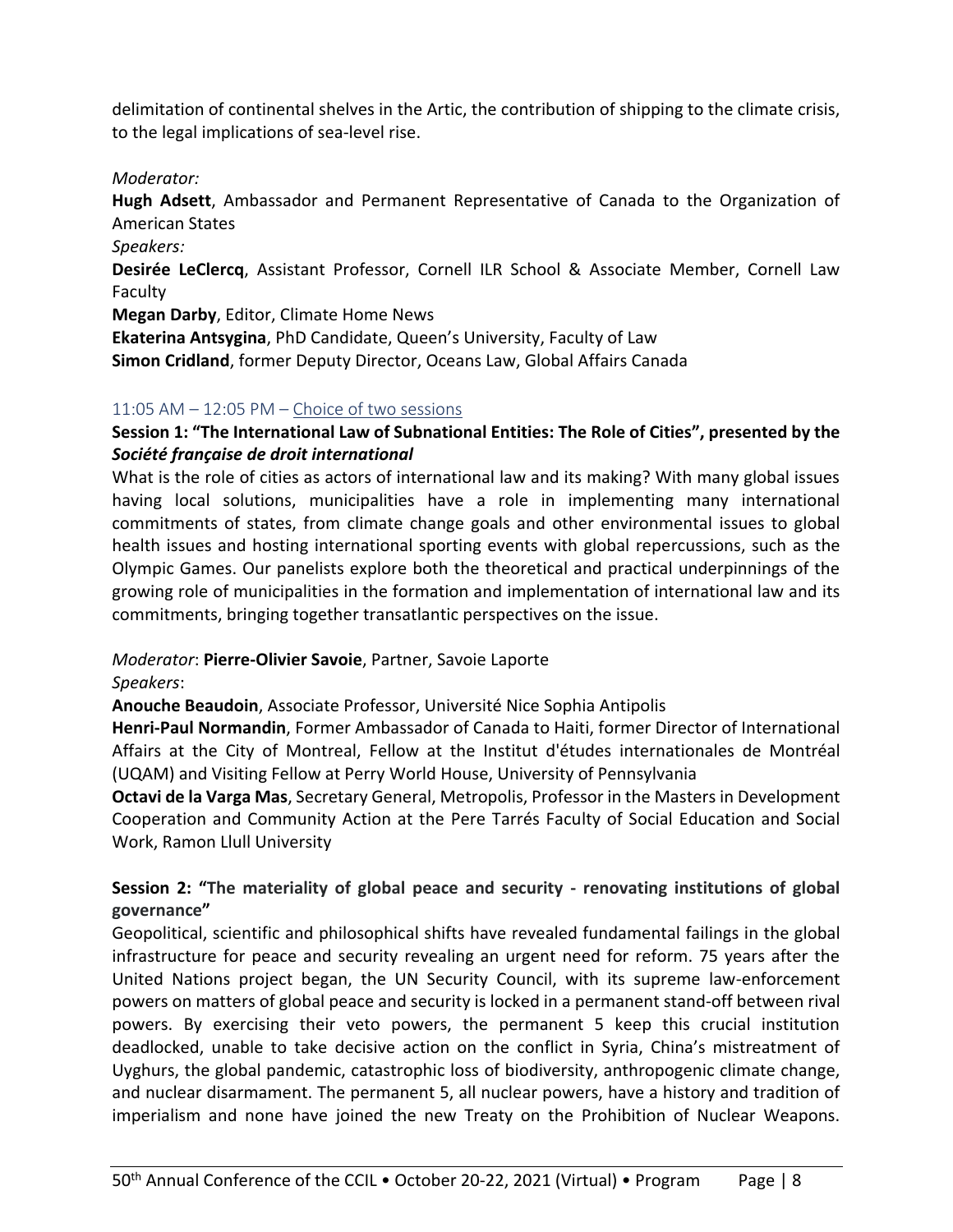Indigenous peoples still struggling under the weight of colonial legacies, are materially experiencing the failure of the current system of peace and security: nuclear bomb testing has poisoned their lands and waters and they are at significantly elevated risk from conflict, climate change, loss of biodiversity and the pandemic. How do we renovate institutions of global governance to establish international laws of peace, justice, health and environmental security that address the world's material needs?

*Moderator*: **Oonagh Fitzgerald**, Board Member of the Canadian Branch of the International Law Association, Senior Fellow at the Human Rights Research and Education Centre, University of Ottawa

*Speakers*:

**Erika Simpson**, Associate Professor, University of Western Ontario

**Gina Heathcote**, Professor, School of Law, SOAS University of London

**Payam Akhavan**, Professor and Senior Fellow at Massey College and Member of the Permanent Court of Arbitration at The Hague

**Sabaa Khan**, Director General, Quebec and Atlantic Canada, David Suzuki Foundation

**Brenda L. Gunn**, Professor, University of Manitoba Faculty of Law and Academic & Research Director, National Centre for Truth and Reconciliation at the University of Manitoba

## $12:10 - 1:10$  PM

## **"TWAIL Critiques of Selected Developments in International Law"**

This panel will center on Third World Approaches to International Law. It will engage with specific developments in international investment law and its relationship with indigenous law, including the transparency conundrum in mining law, *Nevsun v Araya*, international law and development, as well as international knowledge production. Together, the presentations will tease out counter-narratives that are unique to the specific substantive questions they engage.

*Moderator*: **James Gathii**, Professor, Loyola University Chicago School of Law *Speakers*:

**Olabisi Akinkugbe**, Assistant Professor, Dalhousie University, Schulich School of Law **Sara Ghebremusse**, Assistant Professor, University of British Columbia, Allard School of Law **Sarah Mason-Case**, Adjunct Professor, University of Toronto Faculty of Law

**Sujith Xavier**, Associate Professor, University of Windsor Faculty of Law

**Ibironke Odumosu**, Professor & Associate Dean Research & Graduate Studies, University of Saskatchewan Faculty of Law

**Obiora Okafor**, York Research Chair in International and Transnational Legal Studies, York University, Osgoode Hall Law School

## $1:30 - 2:30$  PM

## **"International humanitarian law and the 21st century: is this body of law obsolete, stopped in its tracks, or more relevant than ever?"**

The world has changed since the adoption of the Geneva Conventions in 1949 and their Additional Protocols in 1977 laid the modern foundations of international humanitarian law (IHL), and so have armed conflicts. Means and methods of combat have evolved. Non-international armed conflicts and armed groups have multiplied. Actors in conflicts have diversified. However,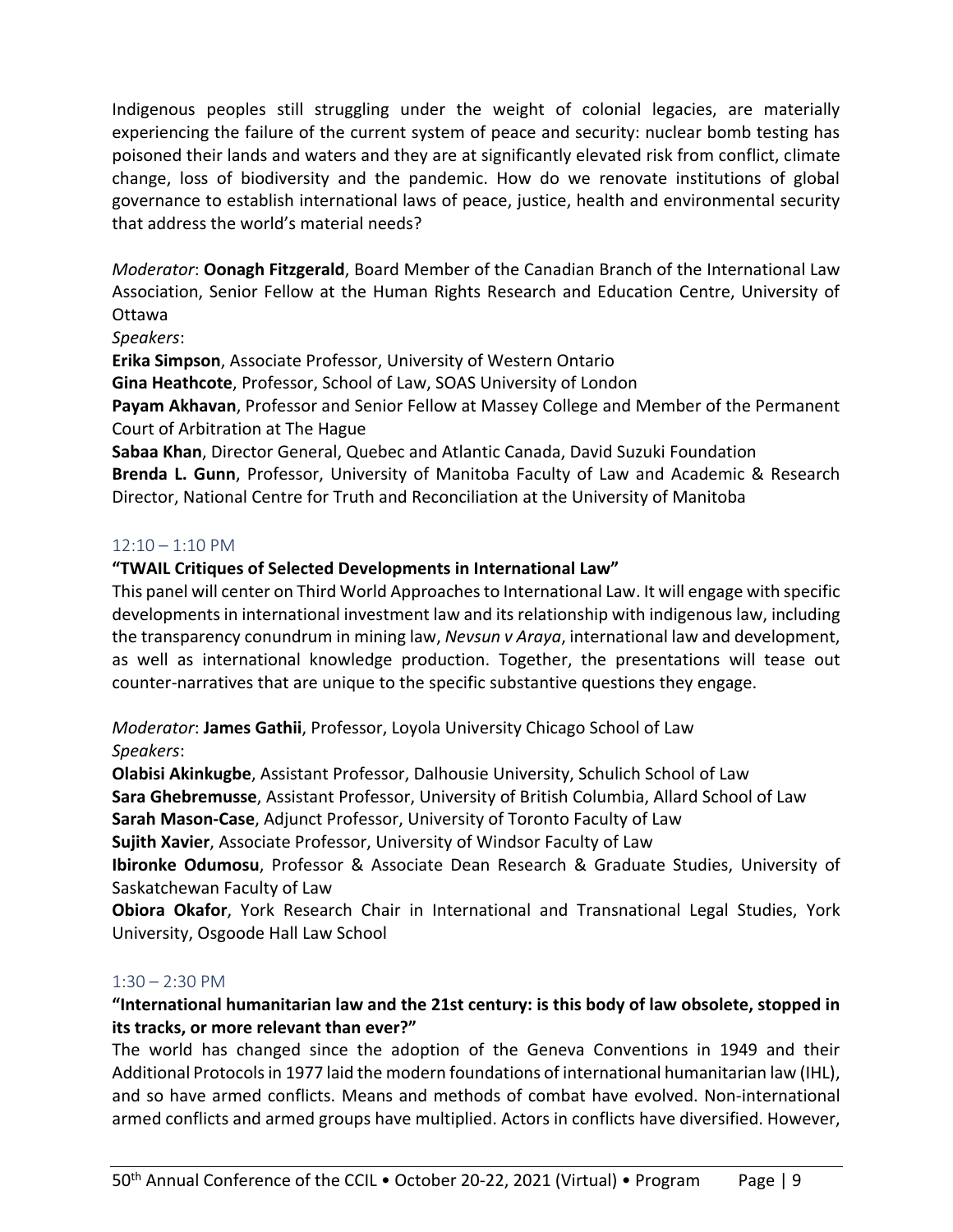the conventional foundations of IHL have not evolved and this body of law still does not have its own implementation mechanism. Has IHL consequently become an outdated and incomplete branch of international law? Or, if it is indeed at the vanishing point of international law, can IHL can serve as an example in adapting and strengthening international law to fit the times? This panel will discuss these questions in three aspects in the form of exchanges between Professor Julia Grignon and students who have examined respectively, in the course of research funded partly by the Social Sciences and Humanities Research Council: the role of comments on the Geneva Conventions and Additional Protocols in updating the rules of IHL; the capacity of IHL to follow societal developments in the case of the protection of LGBT + people; and the role of human rights bodies in strengthening respect for and implementation of IHL.

*Moderator*: **Julia Grignon**, Associate Professor of Law, Université Laval Faculty of Law, Director of the *"Osons le DIH !"* project, Co-Director of the International Criminal and Humanitarian Law Clinic

*Speakers*:

**Jean-René Beauchemin**, doctoral candidate in international law, Université Laval Faculty of Law **Mathilde Doucet**, doctoral candidate in international law, Université Laval Faculty of Law **Thomas Roos**, doctoral candidate in international law, Université Laval Faculty of Law **Simon François Désiré Dousset**, master's student in international studies and international security, Université Laval Faculty of Law

## 2:45 – 3:45 PM – Choice of two sessions

**Session 1: "Getting Accountability Back on Track in International and Domestic Courts"** This roundtable will discuss ongoing challenges posed by attempts to enforce core international human rights and humanitarian law protections through judicial proceedings with reference to three case studies: the ICC's arrest warrant for Omar Al-Bashir, domestic civil proceedings against international organizations, and domestic proceedings against individuals for torture and extrajudicial killing. Questions will include the proper function of jurisdictional immunities and evolving exceptions to immunity in domestic and international law, and the respective roles of judicial and political actors in creating and implementing legal frameworks for accountability.

*Moderator*: **Chimène Keitner**, Alfred & Hanna Fromm Professor of International Law, Unuversity of California, Hastings College of the Law

*Speakers*:

**Kristen Boon**, Miriam T. Rooney Professor of Law, Seton Hall University School of Law

**Frédéric Mégret**, Professor, McGill University Faculty of Law, William Dawson Chair and Co-Director of the Centre for Human Rights & Legal Pluralism

**James Yap**, President, Canadian Lawyers for International Human Rights

## **Session 2: "Implications of Blockchain Technology"**

Blockchain technology is frequently associated with digital currencies like Bitcoin. Yet, blockchain has use value in many other private and public applications. The emergence of blockchain technology and digital currencies has given rise to many international and comparative legal and regulatory questions and challenges. For example, what are their implications for international trade and financial system stability? Can they improve global payment systems and enhance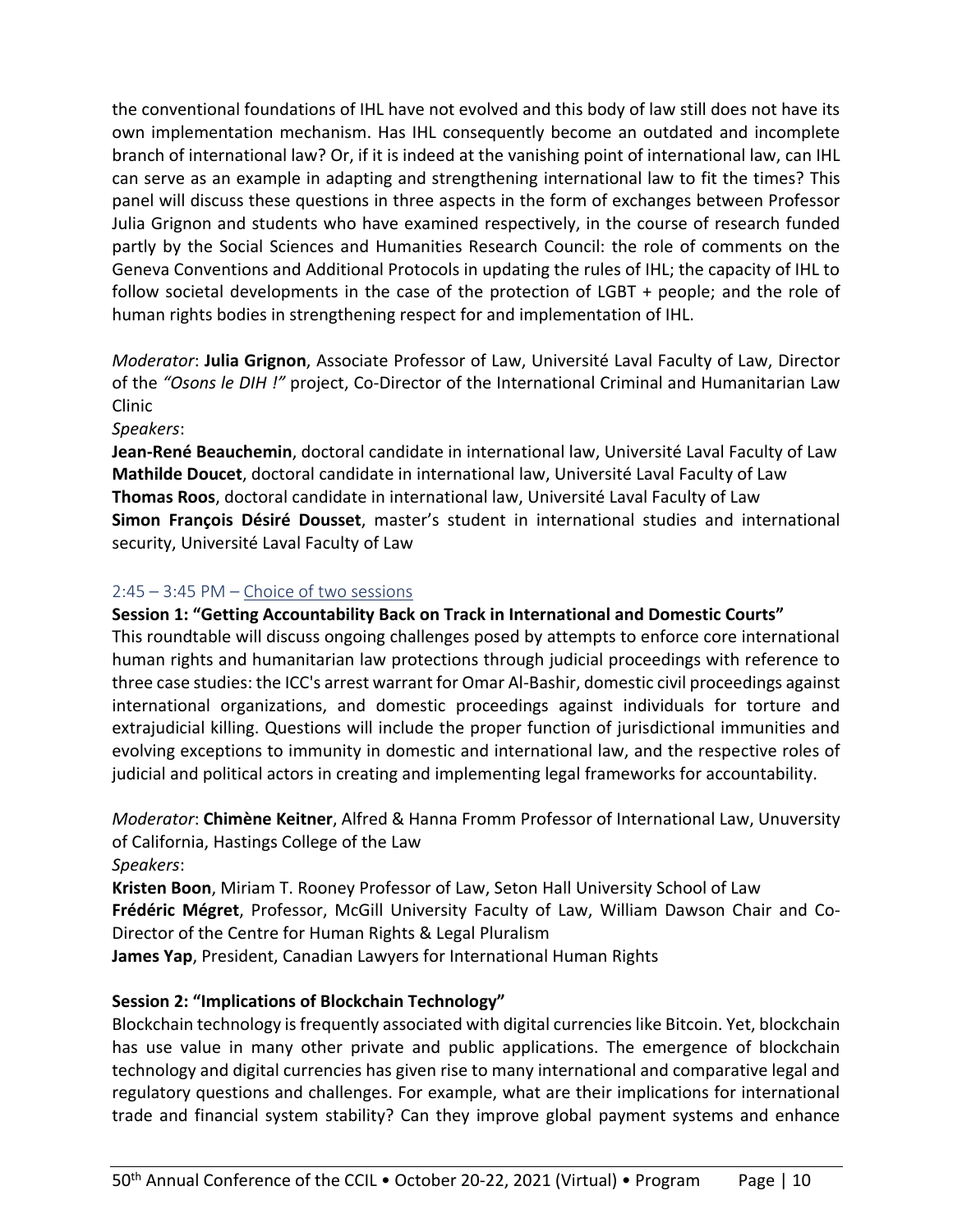financial inclusion? Will digital currencies like Bitcoin or privately issued stablecoins replace traditional fiat as the future of money? Should countries enact central bank digital currencies (CBDC) in response? Finally, what challenges, such as regulatory arbitrage and international coordination, do global lawmakers and regulators face when dealing with innovations like blockchain, digital currencies, and decentralized financial applications that transcend national borders? This panel will discuss these questions and identify recent developments in blockchain and digital currencies of interest in international and comparative law.

*Moderator*: **Ryan Clements**, Assistant Professor and Chair, Business Law and Regulations, University of Calgary Faculty of Law *Speakers*:

**Marc Lacoursière,** Professor, Université Laval Faculty of Law **Andrew Luesley**, Assistant Professor, Dalhousie University Faculty of Law **Akinbobola Olugbemi**, Graduate Student, University of Calgary Faculty of Law **Muharem Kianieff**, Associate Professor, University of Windsor Faculty of Law

#### 4:00 – 5:05 PM

**CCIL Annual General Meeting**

#### 5:10 – 6:10 PM

**KEYNOTE ADDRESS "Complex Designers and Emergent Design: Reforming the Investment Treaty System"**

## **Anthea Roberts**

*Professor, School of Regulation and Global Governance (RegNet), Australian National University* Introduced by **Gib Van Ert**, Counsel, Gib Van Ert Law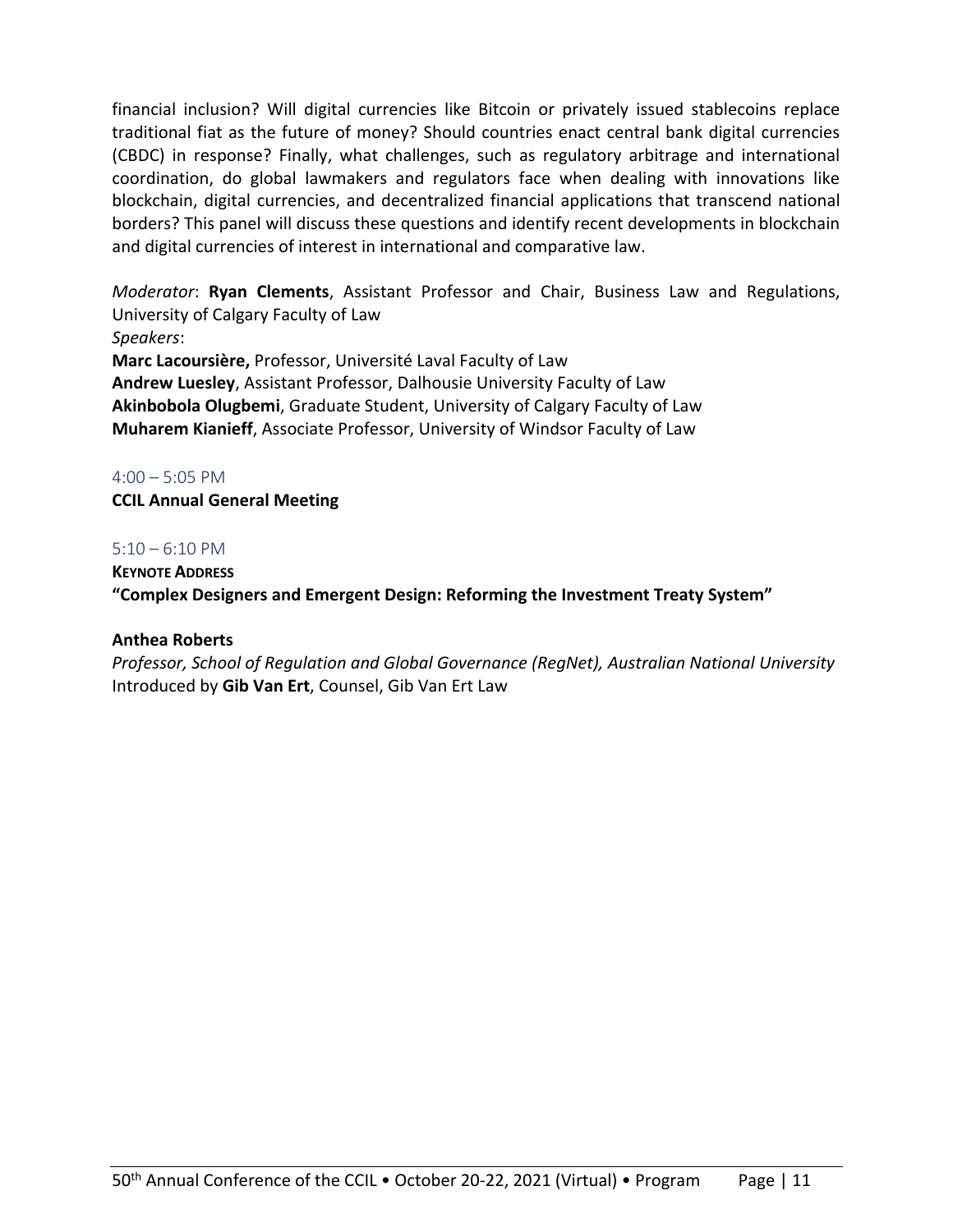## FRIDAY, OCTOBER 22 Virtual Conference – Day 3

#### $10:00 - 11:00$  AM – Choice of two sessions

#### **Session 1: "New Developments regarding Corporate Responsibility for Human Rights Violations: From Judge-Made Expansions of Common Law to Statutory Codification"**

Recent years have seen both judicial and legislative developments to increase corporate responsibility for human rights violations. In Canada, the Supreme Court's ruling in *Nevsun Resources Ltd. v. Araya* incorporated international human rights law into common law rights of action, and there is increasing interest in the CORE (Canadian Ombudsperson for Responsible Enterprise) process. Moreover, the USMCA's rapid response mechanisms to protect core labour rights has seen frequent use in its first year. In Europe, Germany has passed a new supply chain law, and mandatory human rights due diligence legislation is gaining momentum in the Netherlands. The speakers will discuss the promise and shortcomings of these developments in comparative perspective.

*Moderator*: **Scott Fairley**, Partner, Cambridge LLP

*Speakers*:

**Tony VanDuzer**, Professor, University of Ottawa, Faculty of Law (Common Law Section) **Anneloes Hoff**, Senior Research Fellow, Max Planck Institute for Comparative Public Law and International Law

**Miriam Saage-Maaß**, Vice Legal Director & Program Director of Business and Human Rights, European Center for Constitutional and Human Rights

**Sean Stephenson**, Senior Associate, Dentons LLP

## **Session 2: "Can International Criminal Law Adapt to Today's Global Challenges?"**

This panel will explore whether international criminal law can adapt to remain relevant in the face of some of the most pressing global challenges. How, for instance, might we refine, reform, or revolutionize international criminal law to better respond to: climate change; calls to decolonize international legal structures and facilitate greater regionalization of international law; the retrenchment of nationalism; and the persistence of evolving forms of sexual and gender-based violence? In examining the adaptability of international criminal law, this panel will consider whether we can – and how we might – get international criminal law "back on track" as a relevant international legal framework.

*Moderator*: **Ryan Liss**, Assistant Professor, Western University Faculty of Law *Speakers*:

**Margaret deGuzman**, James E. Beasley Professor of Law & Co-Director, Institute for International Law and Public Policy, Temple University, Beasley School of Law **Valerie Oosterveld**, Professor, Western University Faculty of Law

**Darryl Robinson**, Professor, Queen's University Faculty of Law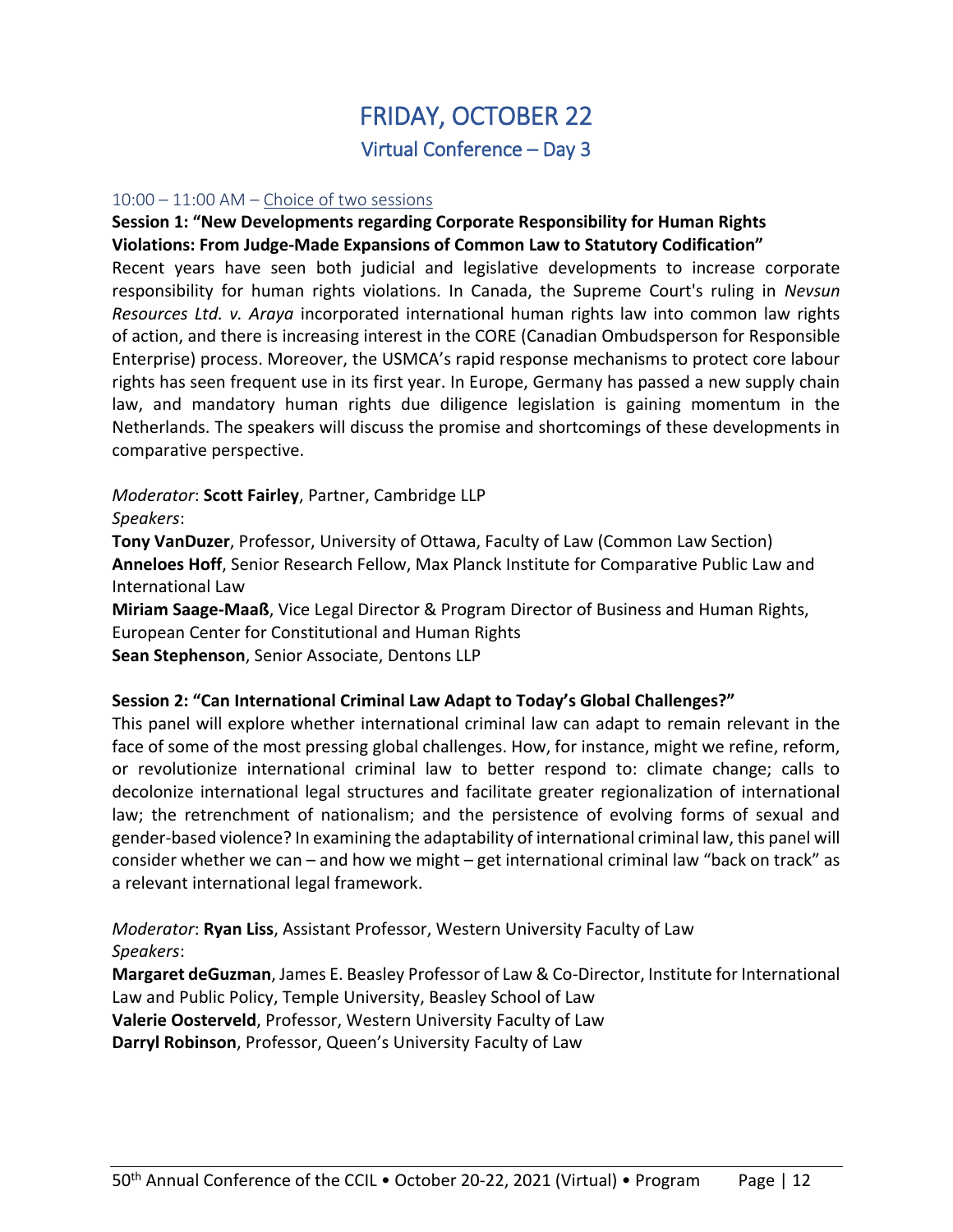#### 11:05 AM – 12:05 PM – Choice of two sessions

#### **Session 1: "The cyber age – whither International Law?"**

This panel will discuss how international law will shape and be shaped by the developments of the cyber age, and how cooperation amongst stakeholders remains key. This year, the reports of the United Nations Open Ended Working Group on cyber and security and the Group of Governmental Experts (GGE) re-affirmed the applicability of international law in cyberspace and in particular the UN *Charter*. Both reports recognised, though, that States do not agree on whether all aspects of international law apply and how it applies. However, States agreed that to deepen common understandings they should continue to exchange views. Of note, the OEWG report included recommendations for States to develop and share their national positions, and for increased capacity-building on international law and cyberspace to further build common understandings and consensus. Within this context, this session considers whether and how geopolitical developments have created greater divisions between States on how international law applies to state behaviour in cyberspace. It will also discuss how international law's structure impacts its ability to adapt to increased activities in cyberspace.

*Co-Moderators*: Lieutenant-Colonel **Darja Eastlake**, Director and Legal Counsel, Directorate of Cyber Operations Law, Office of the Judge Advocate General, Canadian Armed Forces **Tebello Morojele**, Legal Officer, Criminal, Security and Diplomatic Law Division, Global Affairs Canada

#### *Speakers*:

**Alan Kessel**, Assistant Deputy Minister (Legal Affairs) and Legal Adviser, Global Affairs Canada Colonel **Robin Holman**, Chief of Staff, Office of the Judge Advocate General of the Canadian Armed Forces

#### **Session 2: "Taking Stock of the International Legal Response to the Climate Crisis"**

As the climate crisis becomes an ever more threatening reality, the international legal response has fallen far short of what is needed to move the world onto a sustainable emissions trajectory. The speakers on this panel examine some of the key elements of that response. How do states and state-controlled entities (as opposed to private actors) directly contribute to carbon emissions and what is their international legal responsibility for those emissions? Do states have an obligation to cease financial support for fossil fuel industries under international law as it currently stands? Climate clubs have long been touted as a solution to the collective action problems presented by emissions reductions—but how would they work legally, especially in light of non-discrimination obligations in trade law? And how could the interplay between nonstate climate action at the local level and the international climate law architecture be organized more effectively?

*Moderator*: **Alexandra Harrington**, Research Director and Senior Fellow, Center for International Sustainable Development Law *Speakers*: **Amélie Landriault**, LLM, Graduate Institute of International and Development Studies, Geneva **Steve Lorteau**, SJD Candidate, University of Toronto Faculty of Law **Ling Chen**, DCL Candidate, McGill University Faculty of Law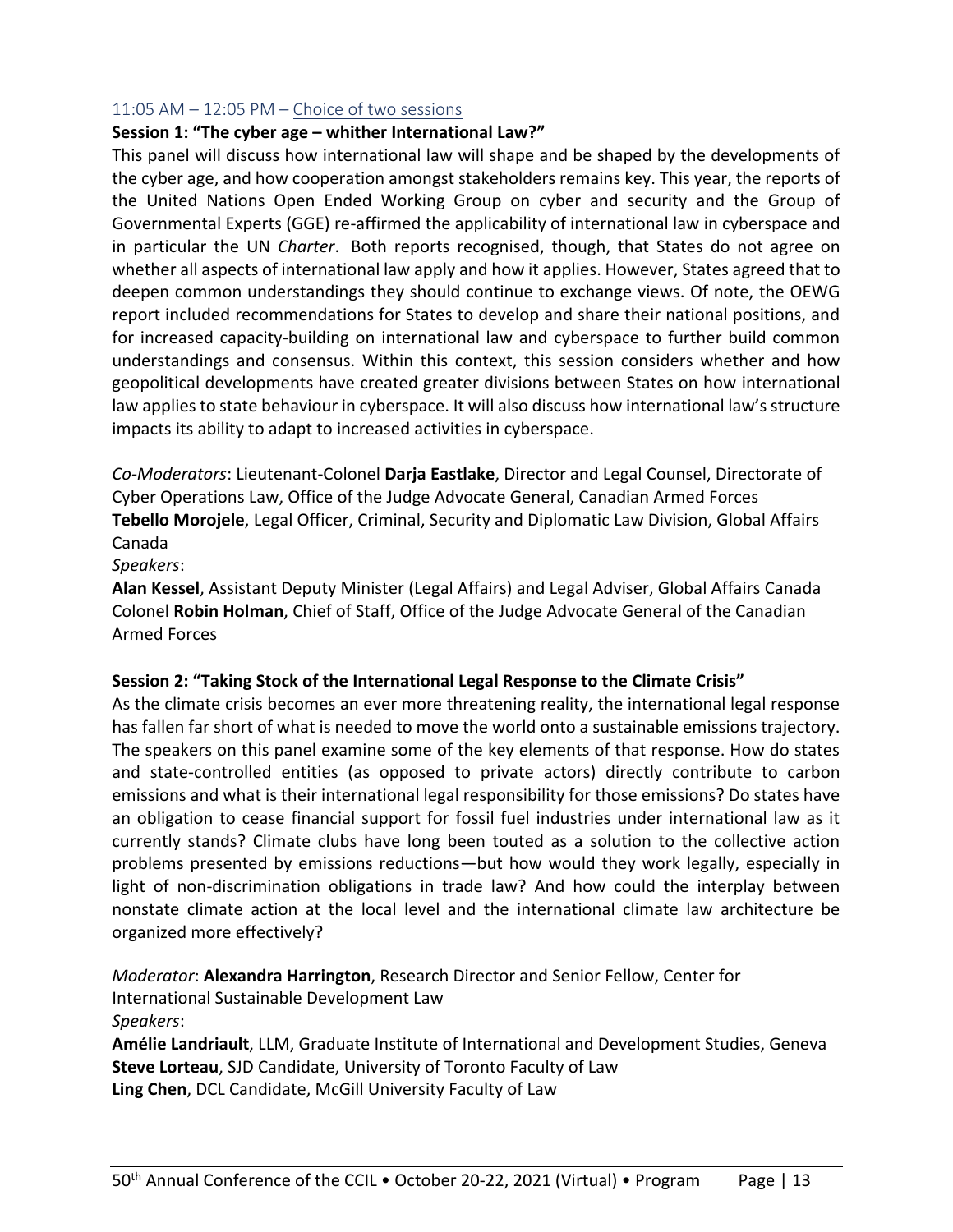#### 12:15 – 12:55 PM

#### **Networking Event**

The CCIL will offer networking rooms to enable international legal practitioners to connect around three overarching themes represented in the Conference. *Please note that interpretation will not be provided for this event.*

*Room 1 – "Commerce and Trade"* – Moderated by **Dean MacDougall**, Counsel, Trade Remedy Law Division, Global Affairs Canada

*Room 2 – "Humanitarian Issues and Human Rights"* – Moderated by **Elizabeth Utting**, Legal Officer, Accountability, Human Rights and United Nations Law Division, Global Affairs Canada *Room 3 – "The Global Commons: Health, Environment, Oceans and Space"* – Moderated by **Cory Olishansky**, Legal Officer, Oceans and Environment Law Division, Global Affairs Canada

#### $1:00 - 2:00$  PM

**KEYNOTE ADDRESS "Hand in Hand: The Rule of Law and Aligning Capital with Sustainable Development"**

#### **Marc-Andre Blanchard**

*Executive Vice-President and Head of CDPQ Global Former Ambassador and Permanent Representative of Canada to the United Nations in New York; Former Chairman and Chief Executive Officer of McCarthy Tétrault*

Introduced by **Laurence Deschamps-Laporte**, visiting professor, Université de Montréal Department of Political Science, and invited researcher at CÉRIUM

#### 2:05 – 3:05 PM – Choice of two sessions

#### **Session 1: "UN Human Rights Council special procedures and international law: contributions, challenges and future horizons"**

Participants in this panel will discuss their recent experiences as Special Rapporteur or Independent Expert to explore the contributions that their mandates may have made to the development of public international law, in light of the generally non-binding nature of their recommendations and the often customary nature of the standards they invoke. They will also discuss the relative effectiveness of their interventions with States and other actors concerned (individuals, companies, civil society organizations, academia, etc.). They will also address obstacles to their respective mandates and propose solutions to these limitations, particularly with respect to the implementation of international law and the willingness of States to protect human rights in the current context. Finally, they will explore the future of special procedures and how the United Nations can ensure the success of these interventions.

*Moderator*: **Frédéric Mégret**, Professor, McGill University Faculty of Law, William Dawson Chair and Co-Director of the Centre for Human Rights & Legal Pluralism *Panelists*:

**Aristide Nononsi**, Director of Lawyers Without Borders Canada in Mali and professor-researcher at the McGill University Faculty of Law, United Nations Independent Expert on the situation of human rights in Sudan (2014-2020)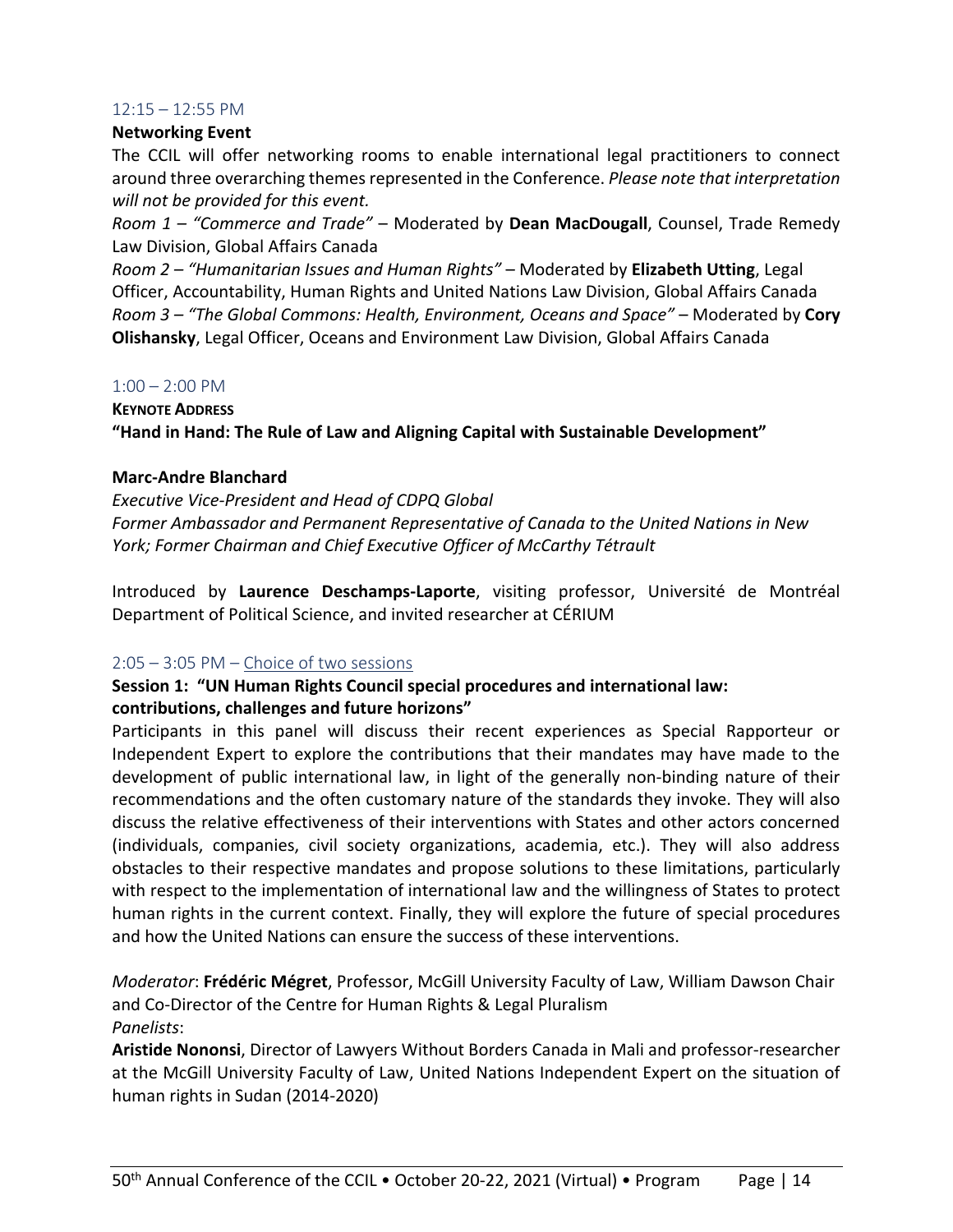**François Crépeau**, Hans et Tamar Oppenheimer Professor in Public International Law at the McGill University Faculty of Law, United Nations Special Rapporteur on the human rights of migrants (2011-2017)

**Bernard Duhaime**, Professor, Université du Québec à Montréal Department of Legal Sciences, Member of the UN Working Group on Enforced or Involuntary Disappearances (2014-2021).

## **Session 2: "Diversity of International Law"**

Calls for the renewal of international law challenge all who participate within the discipline to push beyond traditional narratives about sovereignty, statehood, and responsibility and to make way for new voices that will propel international law and its institutions toward a more diverse and inclusive discipline. This panel explores international law's diversity challenge by considering whether and how inclusion of non-dominant voices can effect positive change within the world order.

*Moderator*: **Konstantia Koutouki**, Professor, University de Montréal Faculty of Law *Speakers*:

**Ksenia Polonskaya**, Assistant Professor, Carleton University Department of Law and Legal **Studies** 

**Jana Shoemaker**, Lawyer & Transitional Justice Consultant

**Raghavi Viswanath**, PhD researcher, European University Institute, and Senior Research Associate, Public International Law and Policy Group

## 3:10 – 4:10 PM – Choice of two sessions

## **Session 1: "Re-orienting International Economic Law"**

Regulation of the global economy and the institutions underpinning such regulation are under increasing challenge, which prompts important questions about how we might re-orient international economic law. This panel addresses some of these questions. Panellists consider the relationship between international economic law and international human rights, how to promote a gender-positive trade environment, and whether we need to rupture entrenched narratives in order to realign law with the realities of our global economy.

*Moderator*: **Elizabeth Whitsitt**, Associate Professor, University of Calgary Faculty of Law *Speakers*:

**Ana Chuc Gamboa**, PhD Candidate, Queen's University Faculty of Law **Ali Kairouani**, Professeur de Droit international, Université Mohammed V de Rabat **Maria Panezi**, Assistant Professor, University of New Brunswick Faculty of Law

## **Session 2: "Global Health in Times of COVID-19: Towards Systemic Integration Across International Law Regimes of Trade, Health and Human Rights"**

Access to vaccines in low and middle-income countries (LMIC) is emerging as the COVID-19 pandemic's singular human rights and equity challenge. Projections are bleak: while high income country (HICs) populations may be vaccinated by the end of 2021, LMIC are unlikely to achieve widespread vaccination before 2023 if at all. At the heart of these disparities lies a tangled web of international law regimes that significantly shape state responses to this crisis: from the WHO's International Health Regulations which governs pandemic responses; to the World Trade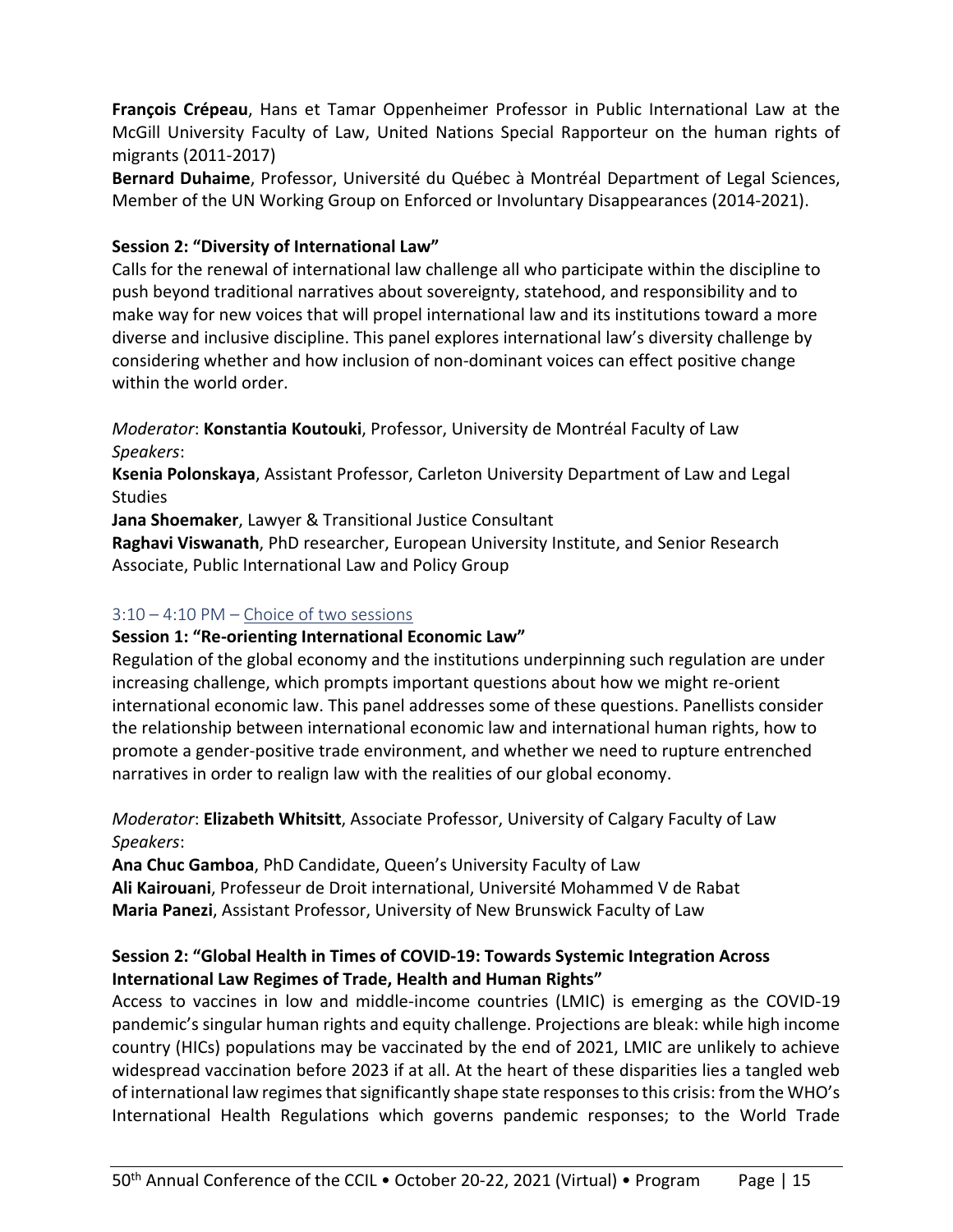Organization's Agreement on Trade-Related Aspects of Intellectual Property Rights which governs pharmaceutical patents, to international human rights treaties which govern human rights to life, health and non-discrimination. These instruments are the legal determinants of the pandemic, including vaccine access. Yet there is limited interaction between these regimes and limited recognition of the pressing human rights concerns at stake. Bringing together prominent scholars in global health law, this panel will critically examine the principle of systemic integration, as championed by the International Law Commission, through the lens of global vaccine (in)equity and consider the potential for this principle to elevate human rights considerations in the interpretation and reform of key regimes.

*Moderator*: **Roojin Habibi**, Research Fellow & Doctoral Candidate, York University Global Strategy Lab, and Fellow of the Canadian International Council *Speakers*:

**Timothy Fish Hodgson**, Legal Adviser, Economic, Social and Cultural Rights, International Commission of Jurists

**Benjamin Meier,** Professor of Global Health Policy, University of North Carolina at Chapel Hill **Katrina Perehudoff**, Post Doctoral Research Fellow in Global and European Health, University of Amsterdam

#### $4:15 - 5:15$  PM

**"Fort Pearson Perspectives: Hot Issues in the Global Affairs Canada Legal Bureau"** In this panel, the leaders of Global Affairs Canada's Legal Affairs Bureau will discuss the prominent issues currently on their respective agendas, the longer-term initiatives GAC is working on, and the international legal trends they have observed over their combined several decades of services both as lawyers in Ottawa and as diplomats abroad.

*Moderator*: **Carolyn Knobel**, Director General and Deputy Legal Advisor, Legal Affairs Bureau, Global Affairs Canada

*Speakers*:

**Louis-Martin Aumais**, Director of Criminal, Security and Diplomatic Law, Global Affairs Canada **Anna Kapellas**, Director of Treaty Law, Global Affairs Canada

**Rebecca Netley**, Director of Accountability, Human Rights and United Nations Law, Global Affairs Canada

**Stephen Randall**, Director of Oceans and Environment Law, Global Affairs Canada

## 5:15 – 5:30 PM

**Closing Remarks and Acknowledgement of CCIL 2021 Awards Céline Lévesque** *President of the Canadian Council on International Law*

*Full Professor, University of Ottawa Faculty of Law (Civil Law Section)*